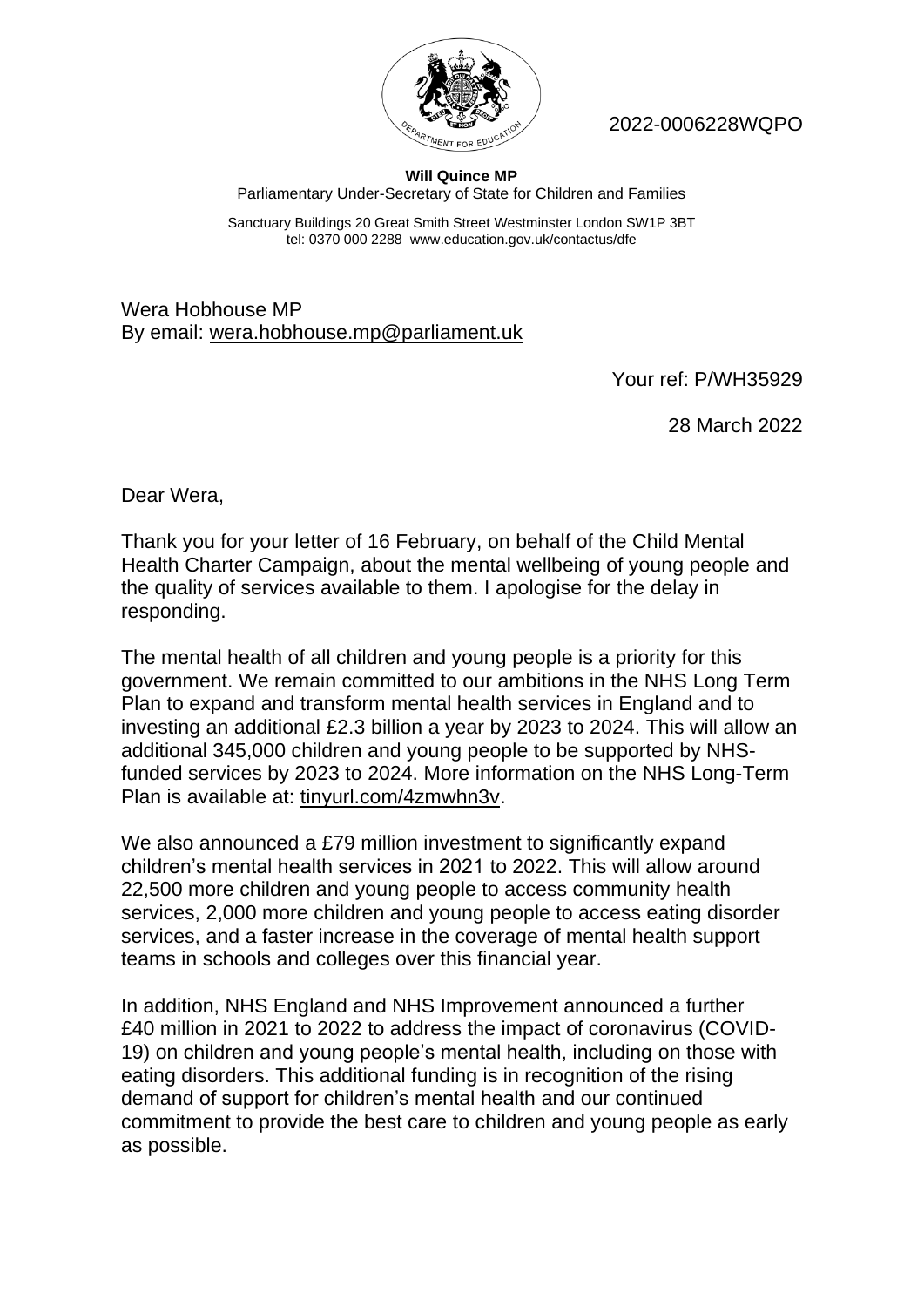The government is committed to improving the mental health and wellbeing support that is available to schools and we recognise that school-based counselling, by well-qualified practitioners, can be an effective source of support for many children and young people. To further support schools who have decided that counselling support is appropriate for their pupils, we have produced guidance on how to deliver high-quality, school-based counselling. A copy of this guidance is available at: tinyurl.com/P9coc22. In light of the impacts of the COVID-19 pandemic, we have committed to updating this guidance to make sure it reflects the current context.

As mentioned in the Children's Mental Health debate on 8 February, our School Provisions survey in 2017 found that 84% of secondary schools already offer school-based counselling as a part of their pastoral support. More recently, our School Snapshot Survey in July 2021 found that 96% of schools were providing support in school for pupils identified as having mental health needs.

The department has set out a strong expectation that, over time, all schools should make counselling services available to their pupils. However, the department has not made the provision of access to counselling in schools and colleges mandatory, as it is important for schools to have the freedom to decide what support to offer pupils based on their needs and drawing on an evidence base of effective practice.

In terms of school curriculum, mental wellbeing is now a statutory part of health education in all state-funded schools. Pupils need to know how to be safe and healthy, and how to manage their academic, personal, and social lives in a positive way. The knowledge pupils gain will support their own and others' wellbeing and help them to become successful and happy adults. This knowledge will help pupils in returning to school and spending time with their friends.

The aim of teaching pupils about physical health and mental wellbeing is to give them the information they need to make good decisions about their own health and wellbeing, recognise issues in themselves and others, and, when issues arise, seek support as early as possible from appropriate sources.

At primary school, pupils will learn simple self-care techniques, including the importance of rest, time spent with friends and family and the benefits of hobbies and interests. At secondary school, teaching will include the benefits of community participation and voluntary and service-based activities on mental wellbeing and happiness.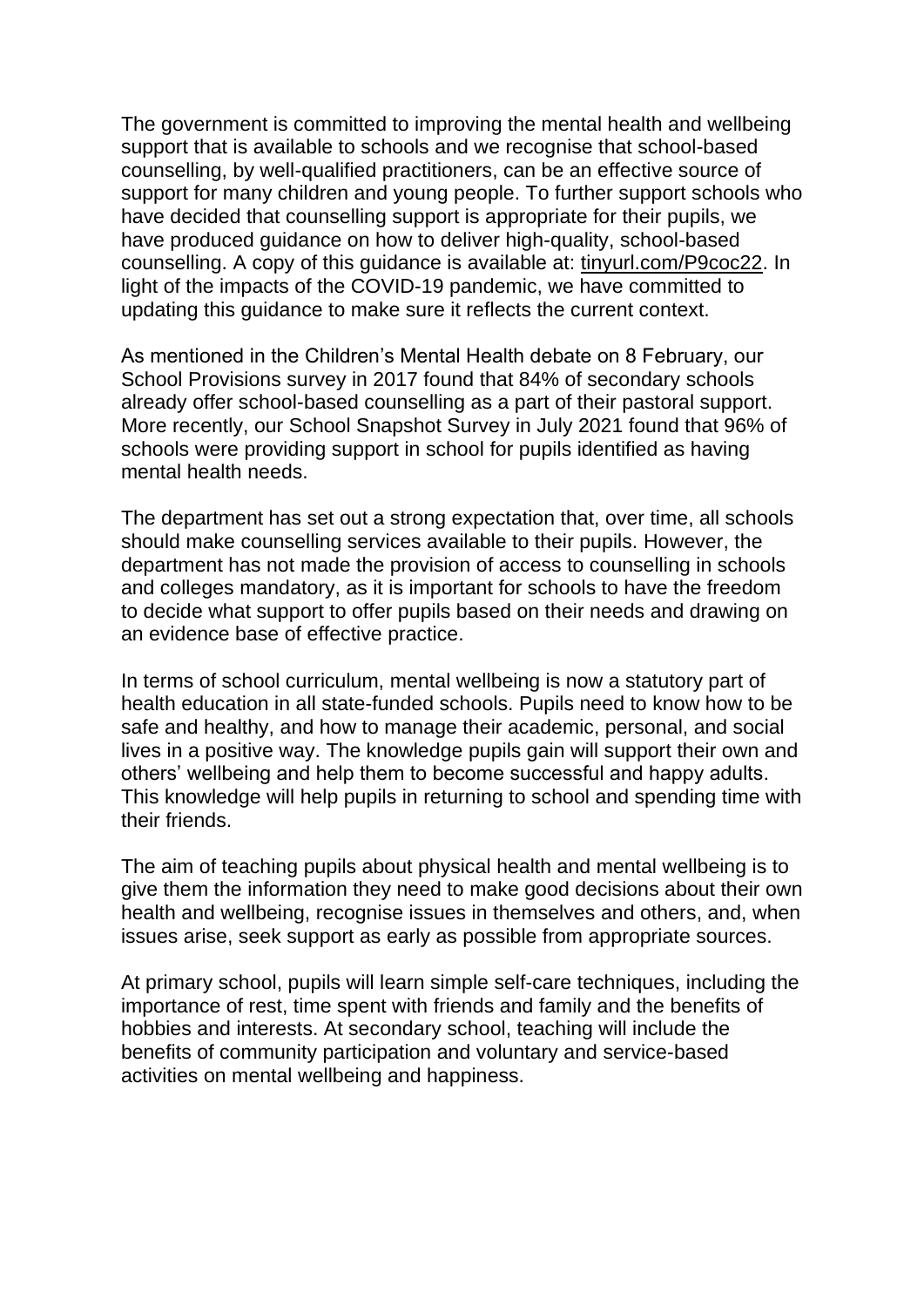Through the health education curriculum, pupils will also be taught how to recognise the early signs of mental wellbeing concerns, including common types of mental health conditions for example, anxiety and depression. Pupils will be taught where and how to seek support (including recognising the signs that suggest they may need support), and they will learn about who to speak to in school if they are worried about their own or someone else's mental wellbeing or ability to control their emotions. This includes pupils who are concerned about something they have seen or witnessed online. These subjects will also support the development of pupils' self-control and their ability to self-regulate, as well as providing strategies for doing so.

The department recognises the need for our teaching workforce to be skilled in the subject of mental health too. We are offering a £1,200 grant for a senior member of school or college staff to access quality-assured training to implement an effective whole school or college approach to mental health and wellbeing in their education setting. This is part of the government's commitment to offer this training to all eligible schools and colleges by 2025.

The training will equip senior mental health leads with the knowledge to introduce or develop their whole school or college approach to mental health. They will also be able to implement effective processes for ensuring that pupils and students receive appropriate support and they will be able to promote positive mental health within the school or college so that it becomes a key part of how their education setting operates.

The government is making good progress on its commitment. Since applications opened in October 2021, over 8,000 eligible schools and colleges have applied for a senior mental health training grant.

The Department of Health and Social Care plans to launch a public discussion paper this year to inform the development of a new longer-term mental health strategy. This will involve a wide-ranging and ambitious conversation about potential solutions to improve mental health and wellbeing, both within and beyond the government and the NHS. The aim is also to challenge businesses, local authorities, and other sectors to bring commitments to the table.

Providing support at the earliest point in a child's life helps them build solid foundations from which to grow. At the 2021 Spending Review, the Chancellor of the Exchequer announced an investment of £500 million over three years to transform Start for Life and family help services. This includes funding towards supporting families, establishing Family Hub networks, and parent-infant mental health support services. Further information on the focus of the funding will be available in due course.